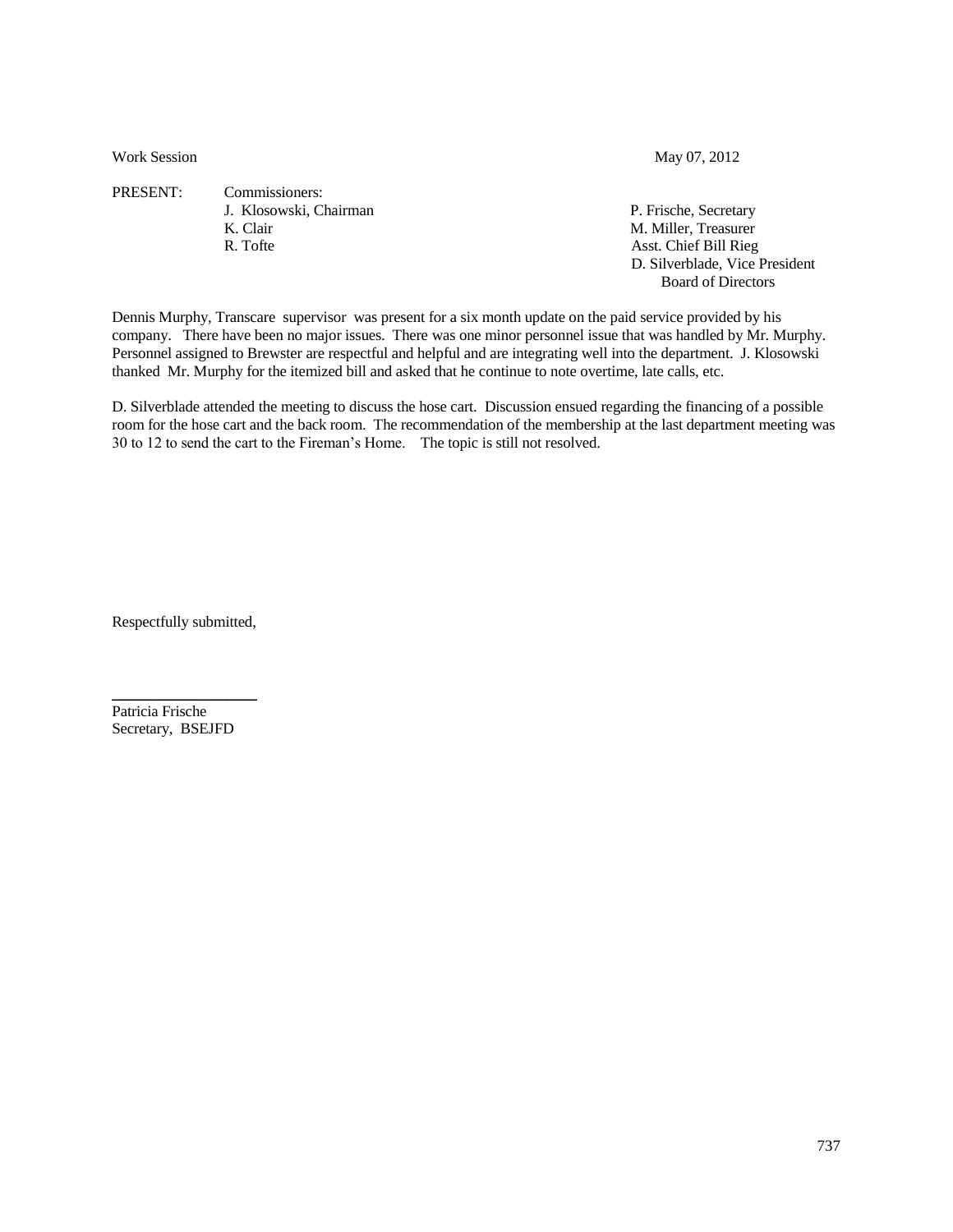Regular Meeting May 09, 2012

PRESENT: Commissioners: J. Klosowski, Chairman P. Frische, Secretary K. Clair M. Liguori, Counsel R. Tofte M. Miller, Treasurer G. Schramek **Asst.** Chief Rieg T. Palmer E. Butler, Pres. Chief O' Hara

The meeting was called to order by Chairman J. Klosowski at 7:00 PM. Minutes of the March 14 meeting were read and accepted by all commissioners present. (T. Palmer, K. Clair absent).

A **MOTION was** made by J. Klosowski and seconded by R. Tofte to approve the minutes. The motion was approved by all commissioners present (T. Palmer, K. Clair absent).

At 7:05,A **MOTION was** made by R. Tofte and seconded by G. Schramek to suspend the regular meeting to open the bids on the work for a covered patio for Station 1. ( K. Clair absent).

- 1. J&J Construction: Materials and Labor \$30,900.00
- 2. James Gagliardo Excavating: Materials and Labor \$34,300.00
- 3. Maloney Carpentry: Materials and Labor \$31,450.00

The regular meeting resumed at 7:15

Next, the correspondence was read. A letter was received from Transcare personnel who were at the installation dinner. They expressed their gratitude at being invited and how they have been welcomed into the department.

After reviewing all the bills presented by the treasurer, a **Motion** was made by T. Palmer and seconded by G. Schramek to approve payment for all bills. The motion was approved by all commissioners present. Vouchers included voucher #'s 05-01 to 05-51 A200 totaling \$3726.11 and A400 totaling \$57,493.14.

K. Clair reported that the Main House passed inspection. Some lighting needs to be upgraded in the basement and LED lights are being considered for outside. Flower beds will be upgraded.

We are awaiting for bids on drainage at Station 1. Station one also passed inspection. J. Klosowski asked for prices on ceiling tile for Station 1. No fire or ems equipment is requested at this time. Fire Prevention: K. Clair states he is looking into buying a fire extinguisher demo.

R. Tofte stated all sweatshirts are in. He asked who would be receiving the sweatshirts. J. Klosowki stated that the life members and associate members should receive one. T. Palmer stated that anyone who has made their points should also receive one. K. Clair stated that points from last year should be the parameter.

The Installation Dinner went well except for the fact that some people got served later than others. K. Clair stated there are no other insurance claims and the check was received for the awning.

M. Liguori asked if there any outstanding litigations. M. Miller has chosen to have his hearing. Anthony Mole will be the hearing officer.

T. Palmer states the price for refurbishment of 11-2-5 is \$15,050.56. A **Motion** was made by T. Palmer and seconded by R. Tofte to have Gowans-Knight do the work. The motion was approved by all commissioners present.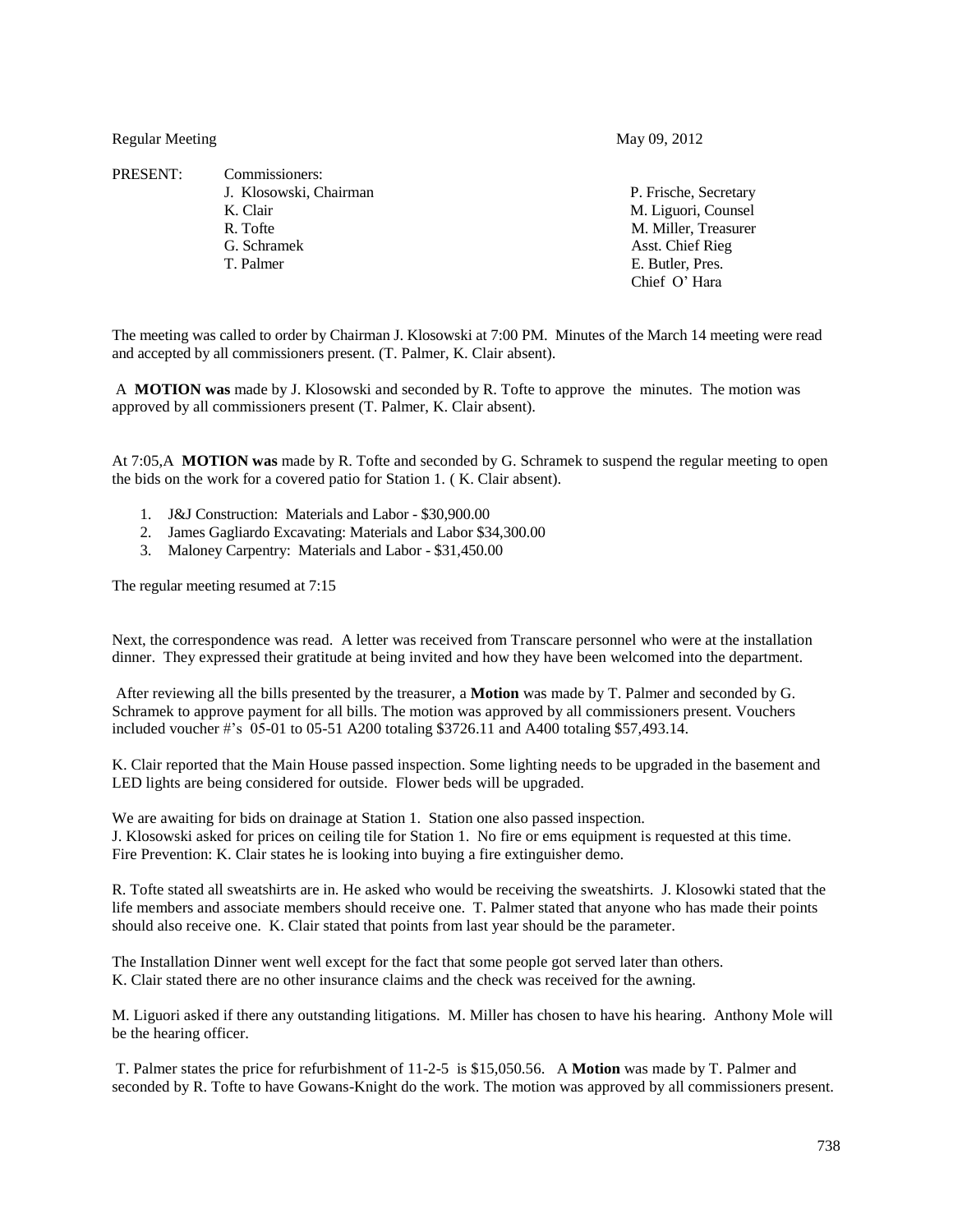R. Tofte stated the skid mount pump will be looked in order to be sold.

11-8-4 will go out for bedliners.

K. Clair stated that 11-2-3 has issues with the anti-freeze and it should be covered under warranty .

G. Schramek states he is waiting for information on both boat motors.

J. Klosowski stated that vehicle replacement schedule will be discussed at the next meeting.

Chief O' Hara discussed personnel who still haven't satisfied OSHA mandates.

K. Clair states the ladder truck will be going out tomorrow for repair.

11-5-1 and 11-7-1 were repaired.

Ambulance Committee meeting with Transcare on Monday went well. Overtime will be noted on each bill.

Bylaws will be published on the district website when the current pending changes are in place.

Regarding Special Projects, the back room and hose cart were discussed. R. Tofte stated that there could be an area left open when the back room is refurbished if the hose cart is to remain in Brewster. M. Liguori stated there should be a title for the hose cart. K. Clair states that the vehicle is registered to the department and insured by the district. Gail Borden donated it.

A **Motion** was made by K. Clair and seconded by G. Schramek to move forward on the back room project. G. Schramek stated that there should be a performance caveat attached to the bids and the work should be done by registered contractors. The motion was approved by all commissioners present. Discussion ensued regarding performance bonds. Walls, ceiling, floors and refurbishing the bar were also discussed.

K. Clair stated that he has a state bid price of \$642.98 for an IPad for the fire prevention trailer. A **Motion** was made by T. Palmer and seconded by G. Schramek to approve this purchase. The motion was approved by all commissioners present.

K. Clair spoke with Sprint who states the problems with the phones can be rectified within seven months. K. Clair will be meeting with AT&T.

R. Tofte discussed the issue of the new awning for Station 1. The cost is approximately \$30,000 project and there are other projects outstanding . This project could be scaled back and put out to bid again. A **Motion** was made by T. Palmer and seconded by G. Schramek to reject the three current bids for the covered patio and open it up to bid again. The motion was approved by all commissioners present. The current plans may be acceptable with modifications. R. Tofte will contact current bidders with modifications. No advertising is necessary.

Nassau Fire Apparatus will bring a demo ambulance on May 14.

A second bid was received from Pat Crowley for the drainage system at Station 1 and put on file.

Chief O'Hara stated that May 18 is the burn date.

Discussion took place regarding Baltimore and who is entitled to go.

M. Liguori will send a follow-up letter regarding the return of equipment.

P. DeBartolomeo submitted a physical form . This will be returned to the chief because clarification of the dates is necessary.

A membership application from Shaun Gallagher was presented. A **Motion** was made by T. Palmer and seconded by R. Tofte to accept the application The motion was approved by all commissioners present.

A letter was read from Relay for Life requesting use of Station 1. Their request was rejected about one month ago. Dawn Pascale was returned to service and R. Tofte was returned to light duty with permission to drive apparatus. He met with VFIS to clarify his status.